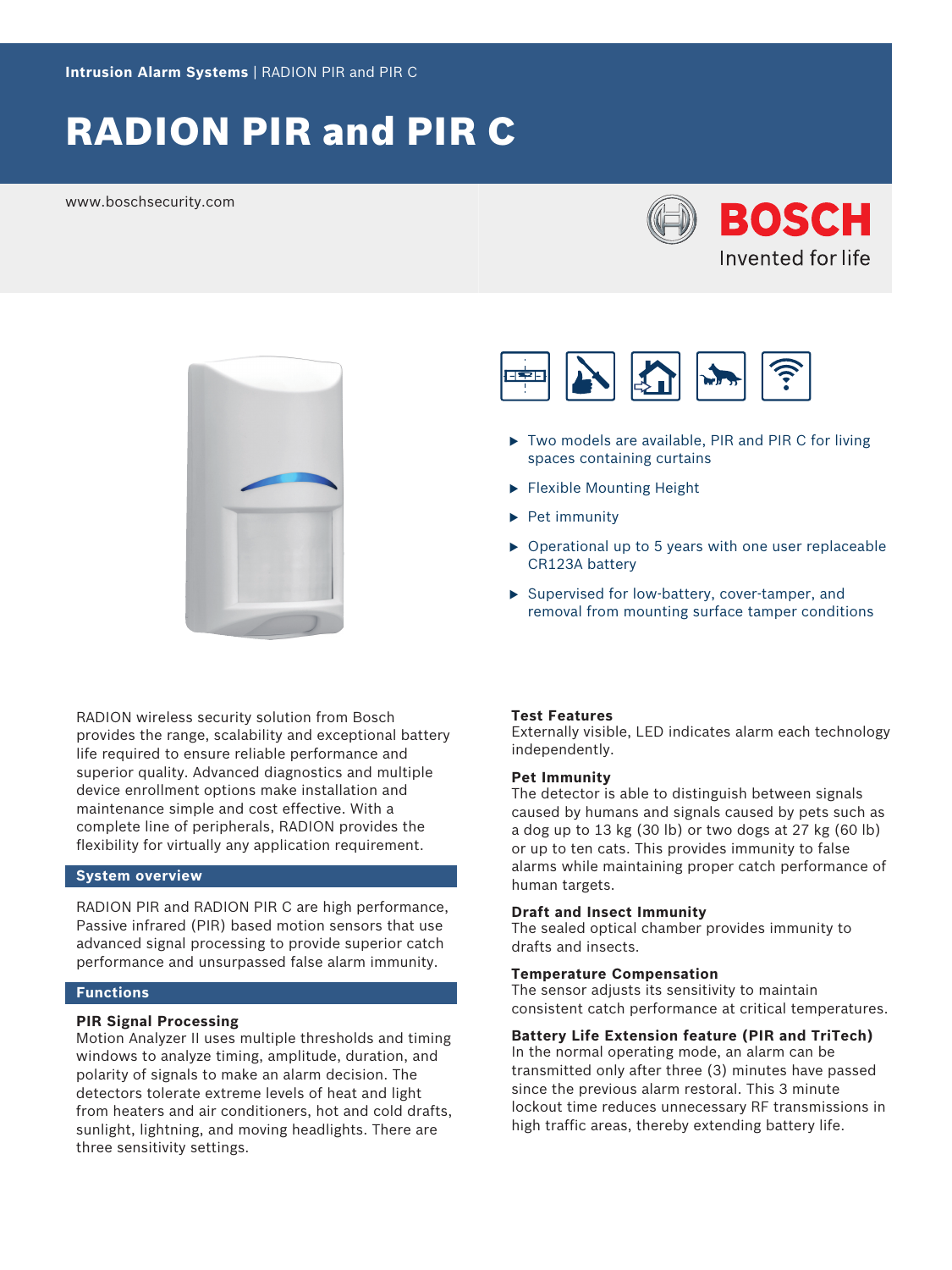**Certifications and approvals**

| <b>Region</b> | <b>Certificate</b>                             |
|---------------|------------------------------------------------|
| US            | UL 639 - Intrusion Detection<br><b>Systems</b> |

FCC Part 15

| Region        |               | Regulatory compliance/quality marks                                                                                                                                          |
|---------------|---------------|------------------------------------------------------------------------------------------------------------------------------------------------------------------------------|
| Australia     | <b>RCM</b>    | $[RFPR-C12]$                                                                                                                                                                 |
| Germany       | <b>NdS</b>    | H116003 [AMAX 2100/3000, RFRC-<br>OPT, RFUN, RFDW-RM, RFDW-SM,<br>RFPR-12, RFDL-11, RFKF-TB, RFKB-FB]                                                                        |
| Europe        | CF.           | EMC, LVD, R&TTE, RoHS [RFPR-12 and<br>RFPR-C121                                                                                                                              |
|               | EN5013<br>1   | EN-ST-000161 [RFPR-12, RFPR-C12]                                                                                                                                             |
| Belgium       | <b>INCFRT</b> | B-509-0070 [RADION RFPR-12, RFPR-<br>C121                                                                                                                                    |
| <b>USA</b>    | III           | 20121217-BP1448 [RPDL-11-A,<br>RFPR-12-A. RFPR-C12-AI                                                                                                                        |
|               | <b>FCC</b>    | Part 15 Security/Remote Control Trans-<br>mitter 433.42 MHZ                                                                                                                  |
| Canada        | IC.           | 1249A-RWSSFT [RFDW-SM-A, RFDW-<br>RM-A, RFBT-A, RFUN-A, RFKF-A, RFRP-<br>A. RFPR-12-A. RFPR-C12-A. RFSM-A.<br>RFPB-TB-A, RFPB-SB-A, RFKF-FB-A,<br>RFKF-TB-A, RFIN-A, RFGB-A1 |
| France        | <b>AFNOR</b>  | 2620200018A0 RFPR-12                                                                                                                                                         |
|               | <b>AFNOR</b>  | 2620200019A0 RFPR-C12                                                                                                                                                        |
| China         | CCC           | 2013031901000079 [RFPR-12-CHI,<br>RFPR-C12-CHII                                                                                                                              |
| <b>Brazil</b> | ANATEL        | 2618-13-1855 [RFPR-12-A, RFPR-<br>$C12-A$                                                                                                                                    |

### **Installation/configuration notes**

#### **Mounting Considerations**

Surface or corner mount the PIR at a height between 2.1 m (7.0 ft) and 2.7 m (9.0 ft) high when installing the PIR, and 2.1 m (7.0 ft) and 2.6 m (8.5 ft) high when installing the PIR-C. When installing the PIR, the plastics are specifically designed to allow wall tamper protection in a corner mount installation. The detector can be mounted:

- On a flat wall (surface, semi-flush), with the optional B335 Swivel-mount Bracket, or with the optional B328 Gimbal-mount Bracket.
- In a corner (the junction of two perpendicular walls).
- On the ceiling with the optional B338 Ceiling-mount Bracket.

Additional considerations include:

- Temporarily mount the detector using double-sided tape, and test it for both detector coverage and RF range from the desired location before mounting it permanently.
- Mount the detector where an intruder will most likely cross through the coverage pattern.
- Do not mount in areas with large metallic surfaces such as heating ducts or electrical wiring which may inhibit the sensor's RF signals from reaching the control panel receiver.
- Do not mount the detector outdoors or where direct sunlight can reach it.
- In pet immune applications, do not mount where pets can climb into the field of view of the upper zones, which are not immune to pets.

#### **Coverage pattern for RADION PIR**



*Top View Broad: 12 m x 12 m (40 ft x 40 ft)*



*Side View Broad: 12 m x 12 m (40 ft x 40 ft)*

# **Coverage pattern for RADION PIR C (curtain)**

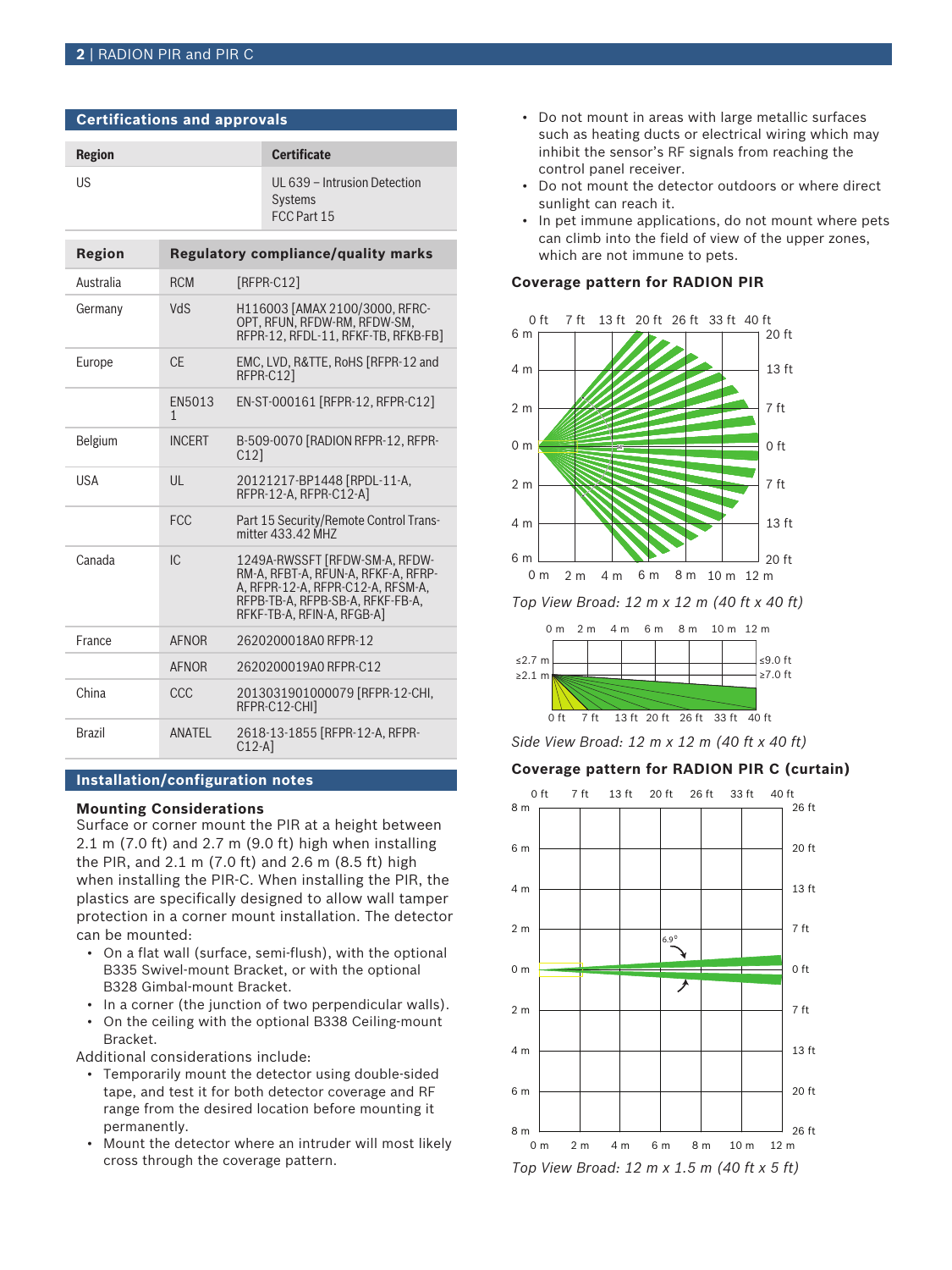

*side View Broad: 12 m x 1.5 m (40 ft x 5 ft)*

# **Technical specifications**

## **Properties**

| Dimensions:    | 111 mm $\times$ 60 mm $\times$ 43 mm<br>$(4.4 \text{ in } x 2.4 \text{ in } x 1.7 \text{ in})$ |
|----------------|------------------------------------------------------------------------------------------------|
| Weight:        | $0.15$ kg $(0.33$ lb)                                                                          |
| Power          |                                                                                                |
| Power/Voltage: | One CR123A Lithium battery, 3<br>VDC.                                                          |
| Battery life:  | Up to 5 years<br>Upon power-up, factory test                                                   |

sec.

mode lasts for approximately 10

| Voltage threshold | 2.4 V |
|-------------------|-------|
|                   |       |

# **Environmental Considerations**

| Temperature:                                | Functional range: $-10^{\circ}$ C to $+55^{\circ}$<br>$(+14°$ F to $+131°$ F)<br>UL only: $0^\circ$ C to +49 $^\circ$ C (+32 $^\circ$ F to<br>$+120^{\circ}$ F)<br>EN 50130-5 Class II only: $-10^{\circ}$ C<br>to 55° C (+14° F to +131° F<br><b>IP30/IK04</b> |
|---------------------------------------------|-----------------------------------------------------------------------------------------------------------------------------------------------------------------------------------------------------------------------------------------------------------------|
| <b>Fnvironment</b>                          | Complies with EN50130-5 Class<br>Ш                                                                                                                                                                                                                              |
| Relative Humidity:                          | Up to 93% non-condensing                                                                                                                                                                                                                                        |
| Cover and Wall Tamper Switch <sup>1</sup> : | Transmits a tamper switch signal<br>when the detector is removed<br>from its base, or pulled away from<br>the wall.                                                                                                                                             |
| Frequency:                                  | 433.42 MHz                                                                                                                                                                                                                                                      |
| Use:                                        | Intended for indoor use.                                                                                                                                                                                                                                        |

<sup>1</sup>When the tamper switch is pressed and held, walk test mode is active for a minimum of 90 sec. The detector will exit walk test mode if motion is not detected within 90 sec.

# **Ordering information**

**RFPR-12-A Wireless motion detector, 40ft (12m)** For use in North and South America. Order number **RFPR-12-A**

**EWE-DETCTR-IW 12mths wrty ext detector general** 12 months warranty extension Order number **EWE-DETCTR-IW**

**RFPR-12 Wireless motion detector, 40ft (12m)** For use in Europe, Africa, and Australia. Order number **RFPR-12**

**EWE-DETCTR-IW 12mths wrty ext detector general** 12 months warranty extension Order number **EWE-DETCTR-IW**

**RFPR-12-CHI Wireless motion detector, 40ft (12m)** For use in China only. Order number **RFPR-12-CHI**

**EWE-DETCTR-IW 12mths wrty ext detector general** 12 months warranty extension Order number **EWE-DETCTR-IW**

**RFPR-C12-A Wireless curtain detector, 40ft (12m)** For use in North and South America. Order number **RFPR-C12-A**

**EWE-DETCTR-IW 12mths wrty ext detector general** 12 months warranty extension Order number **EWE-DETCTR-IW**

**RFPR-C12 Wireless curtain detector, 40ft (12m)** For use in Europe, Africa, and Australia. Order number **RFPR-C12**

**EWE-DETCTR-IW 12mths wrty ext detector general** 12 months warranty extension Order number **EWE-DETCTR-IW**

**RFPR-C12-CHI Wireless curtain detector, 40ft (12m)** For use in China only. Order number **RFPR-C12-CHI**

**EWE-DETCTR-IW 12mths wrty ext detector general** 12 months warranty extension Order number **EWE-DETCTR-IW**

# **Accessories**

**B328 Mounting bracket, gimbal**

Mounts on a single-gang box and allows rotation of a detector. Wires are hidden inside. Order number **B328**

**B338 Mounting bracket, ceiling, universal**

Swiveling universal bracket for ceiling mounting. The vertical swivel range is +7° to -16°, while the horizontal swivel range is ±45°. Order number **B338**

#### **B335-3 Mounting bracket, swivel, low profile**

Swiveling, low-profile, universal bracket for wall mounting. The vertical swivel range is +10° to -20°, while the horizontal swivel range is ±25°. Order number **B335-3**